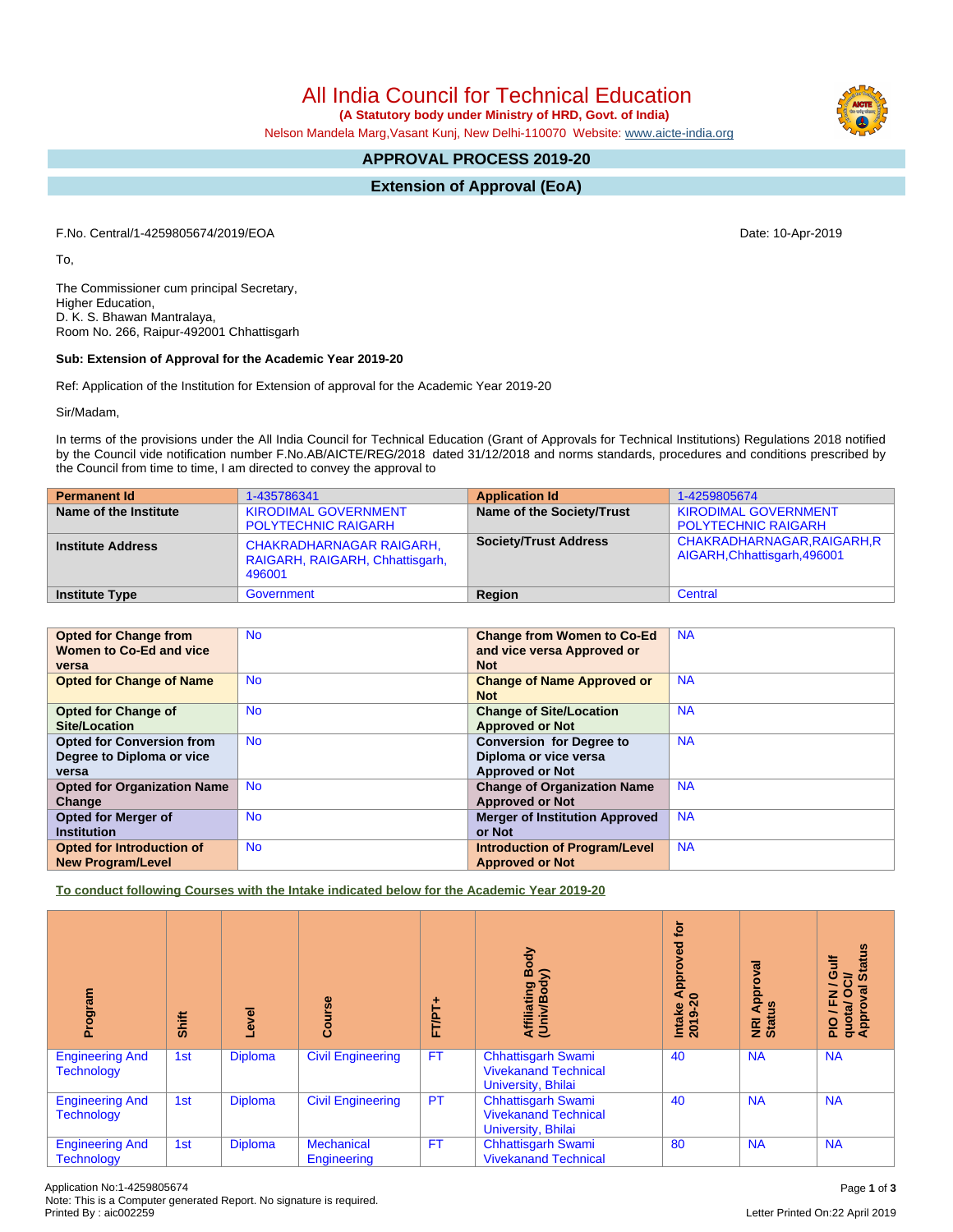|                                             |     |                |                                                              |           | University, Bhilai                                                             |    |           |           |
|---------------------------------------------|-----|----------------|--------------------------------------------------------------|-----------|--------------------------------------------------------------------------------|----|-----------|-----------|
| <b>Engineering And</b><br><b>Technology</b> | 1st | <b>Diploma</b> | <b>Mechanical</b><br>Engineering                             | <b>PT</b> | <b>Chhattisgarh Swami</b><br><b>Vivekanand Technical</b><br>University, Bhilai | 80 | <b>NA</b> | <b>NA</b> |
| <b>Engineering And</b><br><b>Technology</b> | 1st | <b>Diploma</b> | Electrical<br>Engineering                                    | <b>FT</b> | <b>Chhattisgarh Swami</b><br><b>Vivekanand Technical</b><br>University, Bhilai | 80 | <b>NA</b> | <b>NA</b> |
| <b>Engineering And</b><br><b>Technology</b> | 1st | <b>Diploma</b> | Electrical<br>Engineering                                    | <b>PT</b> | <b>Chhattisgarh Swami</b><br><b>Vivekanand Technical</b><br>University, Bhilai | 80 | <b>NA</b> | <b>NA</b> |
| <b>Engineering And</b><br><b>Technology</b> | 1st | <b>Diploma</b> | <b>Electronics And</b><br>Telecommunicatio<br>ns Engineering | <b>FT</b> | <b>Chhattisgarh Swami</b><br><b>Vivekanand Technical</b><br>University, Bhilai | 40 | <b>NA</b> | <b>NA</b> |
| <b>Engineering And</b><br><b>Technology</b> | 1st | <b>Diploma</b> | <b>Computer Science</b><br><b>And Engineering</b>            | <b>FT</b> | <b>Chhattisgarh Swami</b><br><b>Vivekanand Technical</b><br>University, Bhilai | 40 | <b>NA</b> | <b>NA</b> |
| <b>Engineering And</b><br><b>Technology</b> | 1st | <b>Diploma</b> | <b>Metallurgical</b><br>Engineering                          | <b>FT</b> | <b>Chhattisgarh Swami</b><br><b>Vivekanand Technical</b><br>University, Bhilai | 40 | <b>NA</b> | <b>NA</b> |

+FT –Full Time,PT-Part Time

| Deficiencies Noted based on Self Disclosure                   |                   |  |  |  |  |
|---------------------------------------------------------------|-------------------|--|--|--|--|
| <b>Particulars</b>                                            | <b>Deficiency</b> |  |  |  |  |
|                                                               |                   |  |  |  |  |
| <b>Other Facilities Deficiency</b>                            |                   |  |  |  |  |
| Internal Quality Assurance Cell                               | Yes               |  |  |  |  |
| Mandatory internship policy for students                      | Yes               |  |  |  |  |
| Atleast 5 MoUs with industries                                | Yes               |  |  |  |  |
| <b>Administrative Area Deficiency</b>                         |                   |  |  |  |  |
| Pantry for Staff/Faculty                                      | Yes               |  |  |  |  |
| <b>Amenities Area Deficiency</b>                              |                   |  |  |  |  |
| Cafeteria                                                     | Yes               |  |  |  |  |
| <b>Faculty Deficiency</b>                                     | Yes               |  |  |  |  |
| <b>Computational Facilities</b>                               |                   |  |  |  |  |
| Internet Bandwidth                                            | Yes               |  |  |  |  |
| PCs to Student ratio                                          | Yes               |  |  |  |  |
| <b>Library Facilities</b>                                     |                   |  |  |  |  |
| Journals                                                      | Yes               |  |  |  |  |
| Library Management Software                                   | Yes               |  |  |  |  |
| Reading Room Seating Capacity                                 | Yes               |  |  |  |  |
| <b>Instructional Area Common Facilities</b>                   |                   |  |  |  |  |
| Language Laboratory                                           | Yes               |  |  |  |  |
| <b>Instructional Area- ENGINEERING AND TECHNOLOGY-Diploma</b> |                   |  |  |  |  |
| <b>Tutorial Room</b>                                          | Yes               |  |  |  |  |
| <b>Drawing Halls</b>                                          | Yes               |  |  |  |  |

**\***Please refer Deficiency Report for details

**KIRODIMAL GOVERNMENT POLYTECHNIC RAIGARH** is hereby informed to submit the compliance of the deficiencies mentioned above to the Regional Office within a period of **6 months** from the date of issuance of this letter failing which the council shall initiate strict action as defined in Approval Process Handbook 2019-20 during the subsequent Academic Year.

In case of any differences in content in this Computer generated Extension of Approval Letter, the content/information as approved by the Executive Council / General Council as available on the record of AICTE shall be final and binding.

Strict compliance of Anti-Ragging Regulation: - Approval is subject to strict compliance of provisions made in AICTE Regulation notified vide F. No. 37-3/Legal/AICTE/2009 dated July 1, 2009 for Prevention and Prohibition of Ragging in Technical Institutions. In case Institution fails to take adequate steps to Prevent Ragging or fails to act in accordance with AICTE Regulation or fails to punish perpetrators or incidents of Ragging, it will be liable to take any action as defined under clause 9(4) of the said Regulation.